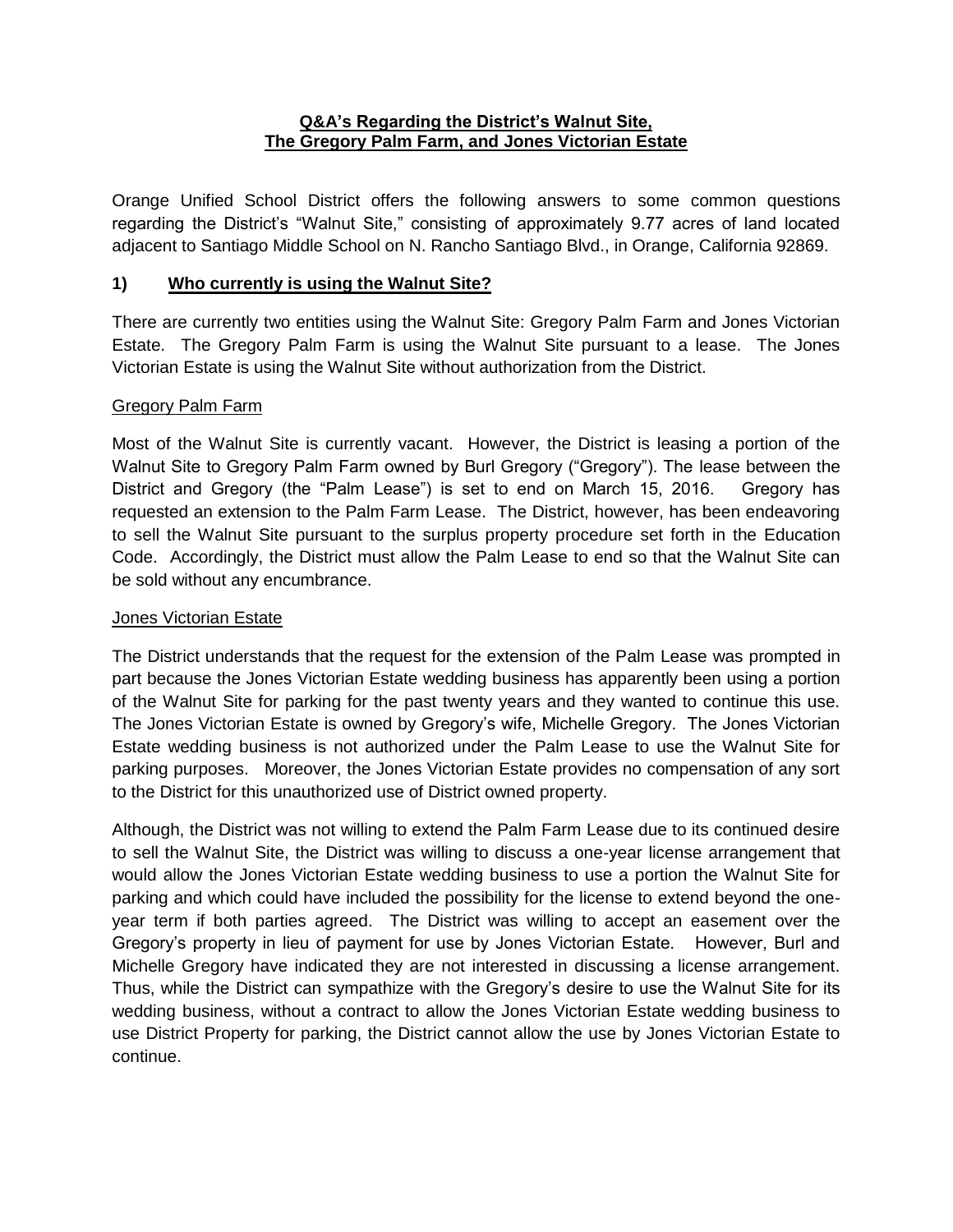## **2) Is the District planning to sell the Walnut Site?**

Yes, the California Education Code creates a process whereby school districts assess their real property, identify any real property that is not needed by the school district as surplus, and then dispose of the surplus property through a bid process. The bid process allows all interested parties to submit a bid to the District who then awards a purchase and sale agreement to the highest bidder.

This surplus property procedure allows school districts to make sure their real property is either used for school district needs or disposed of in a way that obtains the most money possible to be used for school district purposes. The Walnut Site was identified as surplus property. Therefore, the District plans to sell it in accordance with the Education Code in order to obtain funds necessary to meet District needs.

# **3) I heard the District accepted an offer to buy the Walnut Site. Why is this agreement no longer valid?**

The District went through the surplus property procedures discussed above and conducted a public auction for the sale of the Walnut Site on September 10, 2014. Shopoff Realty Investments ("Shopoff") submitted the highest written bid at Twenty Million Dollars (\$20,000,000). The District and Shopoff then entered into a Purchase and Sale Agreement in which Shopoff agreed to buy the Property for the bid price. The Purchase and Sale Agreement granted Shopoff a period of time, known as the Due Diligence Period, to review the Walnut Site in order to decide if it wanted to complete the purchase. If Shopoff decided, for any reason, that it did not want to purchase the Walnut Property during this period, it could cancel the purchase. This is what happened: Shopoff sent a letter to the District on August 17, 2015 terminating the Purchase and Sale Agreement. Accordingly, the District has not been under contract with Shopoff for the sale of the Walnut Site since August 17, 2015, the date Shopoff sent a letter terminating the Purchase and Sale Agreement.

### **4) I heard Shopoff still wants to buy the Property. Why doesn't the District allow it to do so?**

In September 2015, Shopoff asked the District to "reinstate" the Purchase and Sale Agreement with revised terms including a reduction of the purchase price from \$20,000,000 to \$16,500,000. The Board was not willing to consider reinstatement of the Purchase and Sale Agreement with price reduction requested by Shopoff. More recently, Shopoff again proposed that the Purchase and Sale Agreement be reinstated but with a further reduction in the purchase price to \$16,000,000 with the potential for the price to be reduced even further to \$15,000,000 under certain conditions. Shopoff's proposal was presented to the Board. However, the Board was not willing to consider reinstatement of the Purchase and Sale Agreement with the requested price reduction. In addition, the District has concerns about the risk of potential legal challenges related to reinstating the Purchase and Sale Agreement at a lower price instead of re-bidding the property.

When selling surplus property, the District has a duty to obtain the best possible price and terms to benefit the District and its students. The District has notified Shopoff that its proposal would not be considered, but invited Shopoff to submit another bid if the District holds a future bid hearing.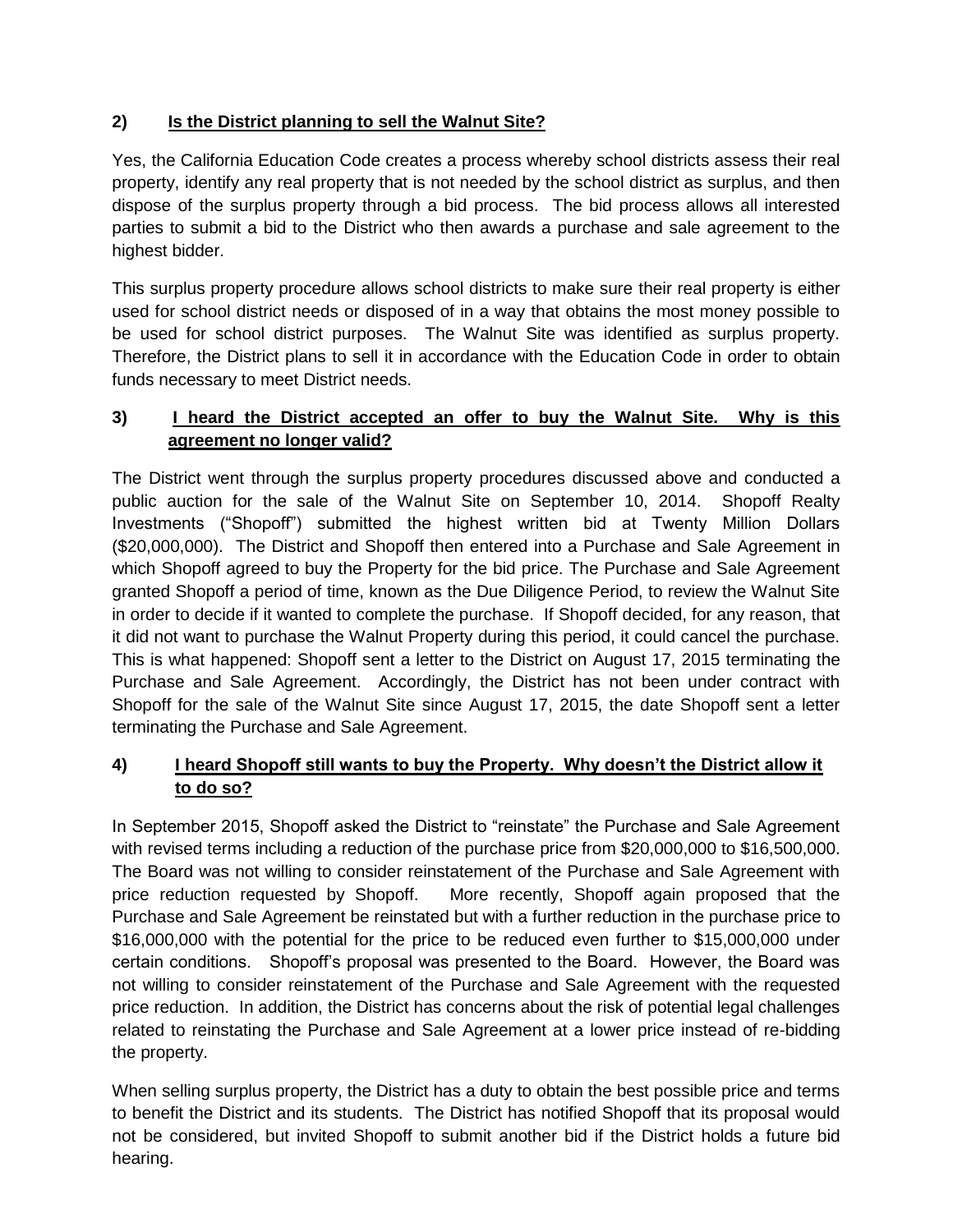# **5) Is the District kicking the Palm Tree Farm off the Walnut Site?**

The Palm Lease grants the District the right to terminate the Lease for any reason after one hundred eighty (180) days' notice to the Palm Farm. This 180-day termination period was part of the Palm Lease as negotiated by Gregory and the District in 1993. This "termination right" has been part of the Palm Lease from the beginning. There was nothing sneaky or unfair about the District's decision: Gregory was aware that the District could terminate the Palm Tree Lease for any reason, at any time, in accordance with the Palm Lease terms.

# **6) Is the District also kicking Jones Victorian Estate off of the Walnut Site?**

The Jones Victorian Estate never had permission from the District to use the Walnut Site. The District has learned that Jones Victorian Estate has been using the Walnut Site without authorization from the District or compensation of any kind. However, the District was willing to discuss a one-year license arrangement that would allow the Jones Victorian Estate wedding business to use a portion of the Walnut Site for parking, which could have included the possibility for the license to extend beyond the one-year term if both parties agreed. The District was willing to accept an easement over the Gregory's property in lieu of payment for use by Jones Victorian Estate. However, Jones Victorian Estate has indicated it will not discuss a license arrangement.

## **7) I heard Shopoff had an agreement that would allow the Palm Tree Farm and Jones Victorian Estate to continue using the Walnut Site, but the District caused the deal to fall part. Is this true?**

The District was not involved in any discussions between Shopoff and Gregory regarding the Walnut Site. In order to sell the Property, the District sent a notice of termination to Gregory to end the Palm Lease so the Walnut Site would be vacated by the time the purchaser acquired the property. However, after entering into the Purchase and Sale Agreement with Shopoff, Shopoff asked the District to rescind the termination of the Palm Lease which the District agreed to do. After Shopoff terminated the Purchase and Sale Agreement, the District reissued the 180-day notice of termination to the Palm Farm terminating the Palm Lease so the District could pursue another sale.

### **8) Can the owners of the Jones Victorian Estate block access to the Walnut Site and make it unusable and unsellable?**

No. The Walnut Site has an access point which was indicated in the bid documents provided to parties interested in the Walnut Site. Shopoff may have wanted another access point for its planned development. However, the District believes the Walnut Site can be developed with a single access point. Development decisions by Shopoff are outside of the District's control.